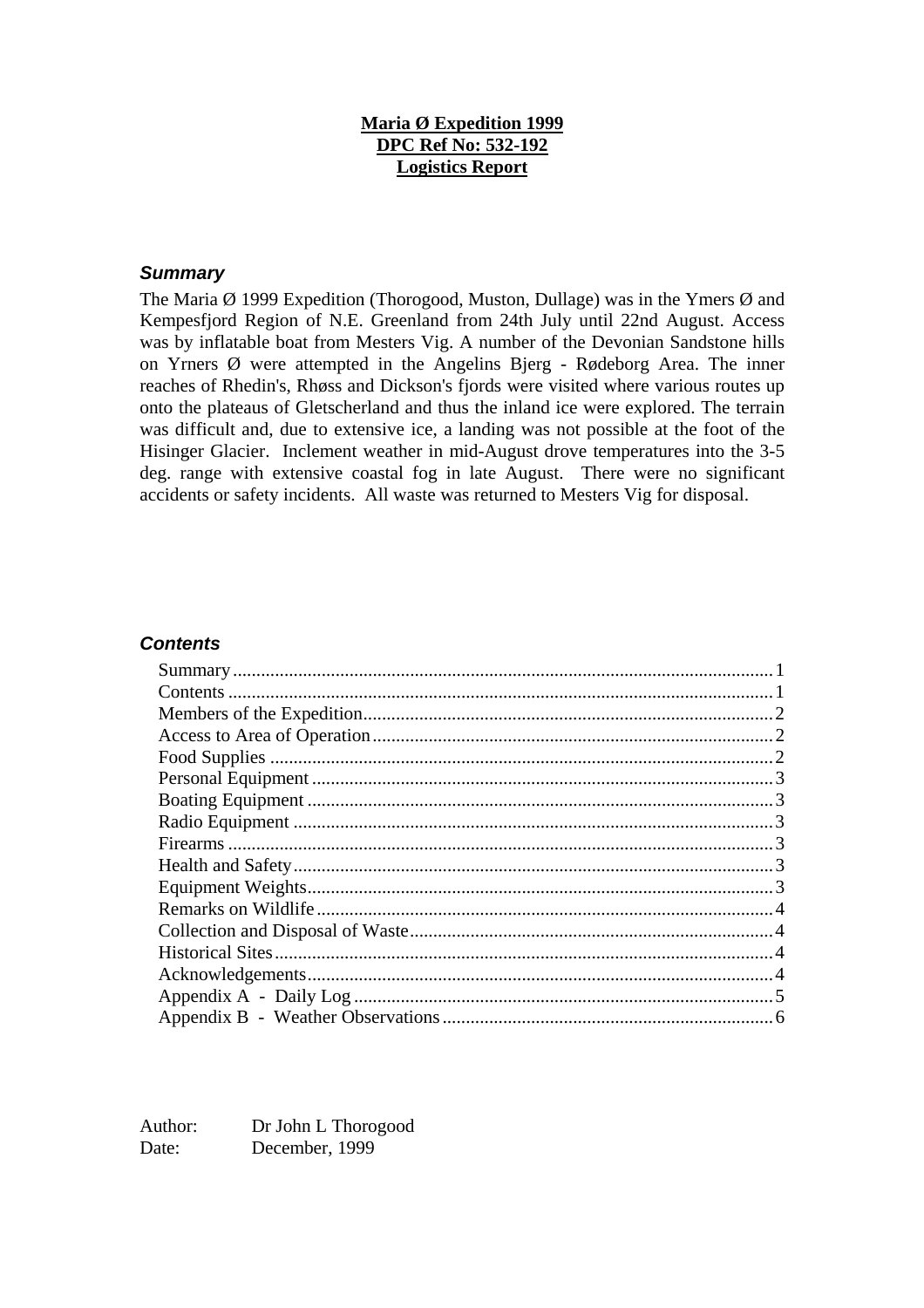### *Members of the Expedition*

Dr John Thorogood Leader Gadie House, Leslie INSCH, Aberdeenshire AB52 6NT, UK Tel: +(44)-1464-820-492 Fax: +(44)-1464-820-384 Email: john@gadiehse.demon.co.uk Occupation: Project Manager

Col John H Muston, Craigau Bychain Caerdon, Barmouth Gwynedd, LL42 1TL, UK Tel: +(44)-1341-430-642 Occupation: RAOC (Retired)

R Hugh Dullage Dove Cottage, Market Place, Hartington, BUXTON Derbyshire, SK17 0AL, UK Tel: +(44)-1298-84-220 Occupation: Civil Engineer

#### *Access to Area of Operation*

The expedition members availed themselves of the recently introduced DPC charter arrangements to fly to and from Mesters Vig. Dullage and Muston travelling from London and Thorogood from Stavanger, via Oslo. This latter routing chosen since he worked in Norway and it considerably simplified shipping of the expedition firearm.

From Mesters Vig, the group was transported, with all equipment, boats and fuel to Ella  $\emptyset$  in company with Sirius personnel. Permission was sought for the change of plan, the original intention having been to land at Kirschdalen, as this simplified the flight operation.

The area of operation was, from Ella Ø, as follows:

- departed Mesters Vig to Ella  $\emptyset$  on  $26^{th}$  July, 1999.
- to Ymers Ø, Arentzhytten. Climbed two hills. Visited Stordalen hytte.
- to Konglomeratnæs, attempted Angelins Bjerg and Rødebjerg
- to Kap Hedlund visited the head of Rhedins Flord and Ø Tvillings Gl
- to the head of Rhøss Fjord via Strømnæs. Failed to reach the top of Skræntdal, climbed two hanging valleys to the west and viewed the inland ice.
- to Strømnæs, unable to ascend Strømnæsdal due to poor weather and lack of time.
- to head of Dickson Fjord. Unable to reach the foot of the Hissinger Gl due to dense pack ice in the fjord. Camped below and ascended Langenthaler Gl to view the inland ice.
- to Lumskebugten, no walking due to poor weather.
- to Kirschdalen and then to Mesters Vig. Trouble with dense pack ice in Kong Oscars Fjord, shore lead clear.
- Reached Mesters Vig on  $19<sup>th</sup>$ August. Departed on  $21<sup>st</sup>$  August.

The group travelled in the area of operation on foot or by boat. The total boat distance travelled was 269 nautical miles for a total fuel consumption of 194 L of fuel. Average speed was 13 kts. The group returned from the field to Mesters Vig by boat.

# *Food Supplies*

The team took 27 days of food. Supplies were obtained from supermarkets in the UK and packed into 60L plastic barrels obtained from Kaiser and Kraft, Watford UK. Typical rations consisted of muesli / biscuits each day for breakfast with a hot drink (tea, coffee). Lunch was of a snack - cheese & biscuit, tinned fish,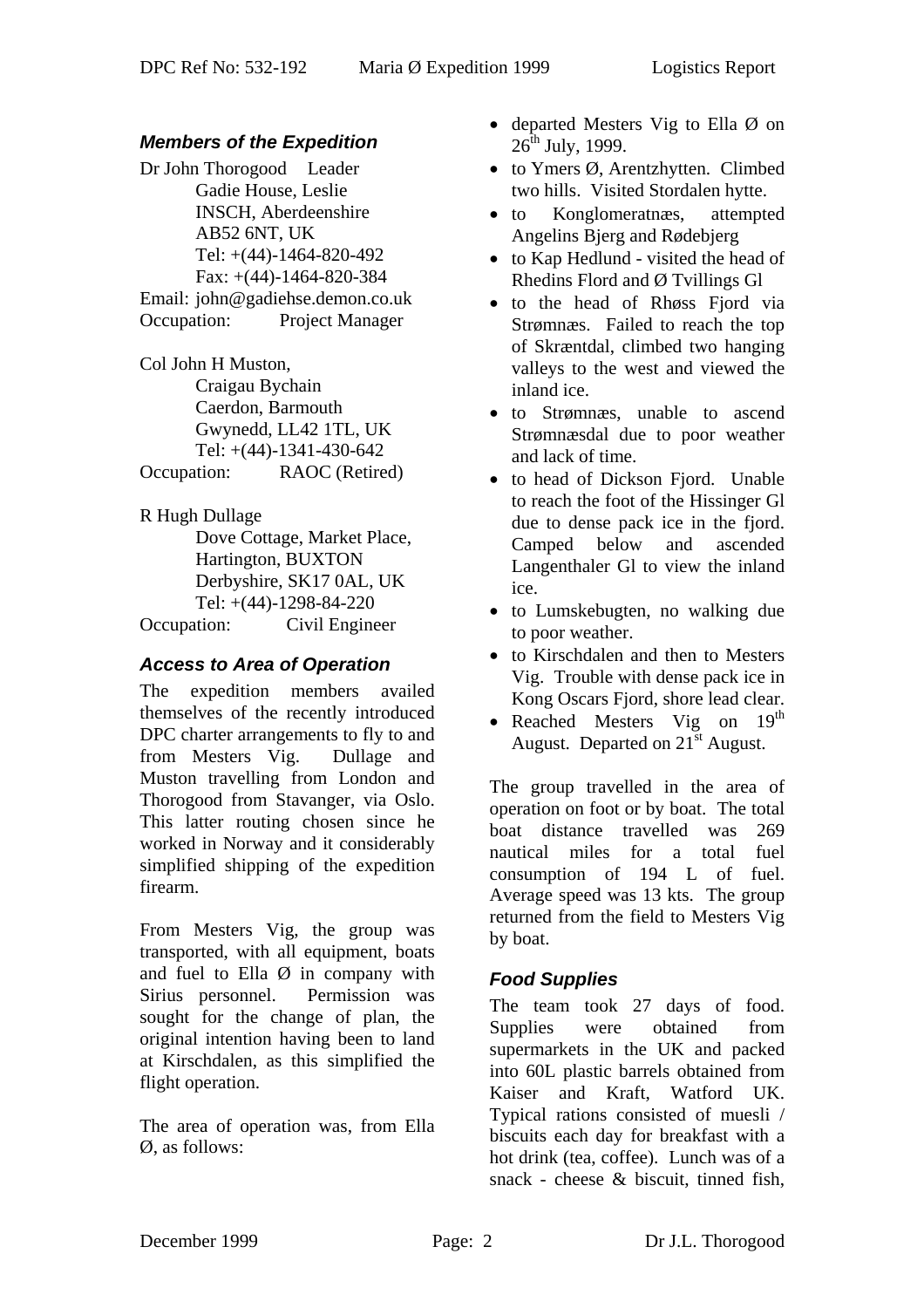nuts, dried fruit and a chocolate bar. Evening meal consisted of a soup, meat and pasta main dish and a small chocolate bar to finish. Calorific value of the ration was about 2400 per day.

#### *Personal Equipment*

The team took with them normal personal wear and camping equipment for Northern European summer mountain conditions. Anticipating generally dry weather, with occasional rain and temperatures from  $+5$  to  $+15$ degC. One member took a kerosine stove, another took a spirit stove. Both functioned as required.

The lightweight tents could be easily secure with rocks against high winds. Standard hill-walking type of mountaineering equipment was taken - 50m 9mm climbing rope and crevasse rescue equipment taken but not used, together with crampons and ice axes. Normal three season walking boots were worn.

#### *Boating Equipment*

The expedition employed a Bombard Commando C5 inflatable boat with Yamaha 30hp and 4.5 hp (emergency) outboard motors. Fuel was motor fuel obtained from Iceland in 200L drums mixed 50:1 with 2 stroke oil. Fuel was carried in 14 x 22L plastic cans plus a 25L boat tank. The emergency engine was tested daily. At the end of the expedition the engines were winterised and stored with the boat in the Expedition Hus at Mesters Vig with permission from Sirius.

Each member of the team was equipped with an ex-North Sea helicopter survival suit and a lifejacket.

### *Radio Equipment*

The expedition was granted a permit for and took a Tron 1E emergency beacon that radiates on 121.5 MHz. They also took an Icom IC2 airband transceiver for air / ground communications. In the event, neither piece of equipment was used.

#### *Firearms*

The expedition leader applied for and received a permit to carry a Smith and Wesson 629 model .44 Magnum revolver on the basis that the leader owned such an weapon and was practised and proficient in its use and had used it elsewhere in the Arctic for the purpose of self-defence against polar bear.

#### *Health and Safety*

There was no illness reported by any of the expedition members. One fall early on resulted in a bruised thigh, scraped scalp and scratched hands. These healed quickly. There were no other safety hazards encountered during the boating or hill walking activities that could be described in any way as unexpectedly hazardous.

#### *Equipment Weights*

Total weight of all equipment, people, food, boats, engines and fuel for the four week trip was 953 kg as weighed before the flight to Ella  $\varnothing$ . Summary of weights as follows:

| <b>Item</b>                  | Weight (kg) |
|------------------------------|-------------|
| 3 expedition members         | 240.5       |
| Outboard motor - 30hp        | 54.0        |
| Emergency outboard - 4.5hp   | 20.0        |
| Food - 3 men, 27 days        | 88.5        |
| Camping, cooking, climbing   | 90.5        |
| Personal Equipment           | 55.0        |
| Bombard C5 boat              | 116.5       |
| Boat equipment / spares      | 20.0        |
| 269L Boat fuel + 8L kerosine | 268.0       |
| <b>Total Weight</b>          | 953.0       |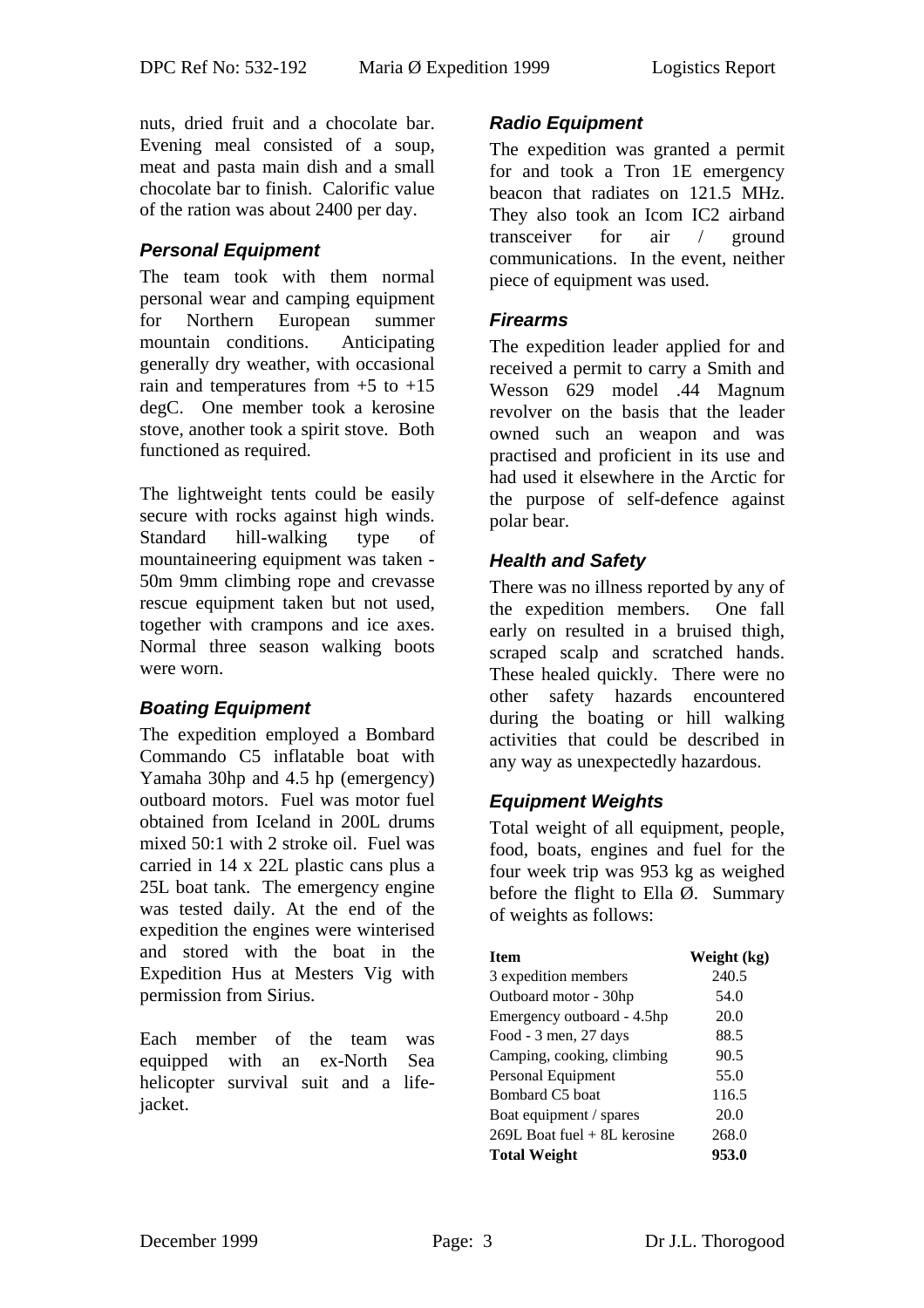#### *Remarks on Wildlife*

No bear were seen. The only significant group of muskoxen were observed in Barnabas Dal on Ymers Ø.

#### *Collection and Disposal of Waste*

Human waste was buried. All other packaging and food waste was collected into a plastic bag and returned to Mesters Vig for disposal.

## *Historical Sites*

Various tent rings and winter dwellings were seen and photographed but left undisturbed. A number of fangsthytte were visited and were left as found with careful checks made to ensure any minor damage was repaired and the building was properly secured agains bear.

As a point of note, it is recommended that the DPC publish more widely the requirement for expeditions to make good an area after collecting stones for use in securing tents against wind

#### *Acknowledgements*

The Expedition wish to thank members of Sirius and the DPC Logistics at Mesters Vig and Ella for their assistance with loading and transporting the equipment.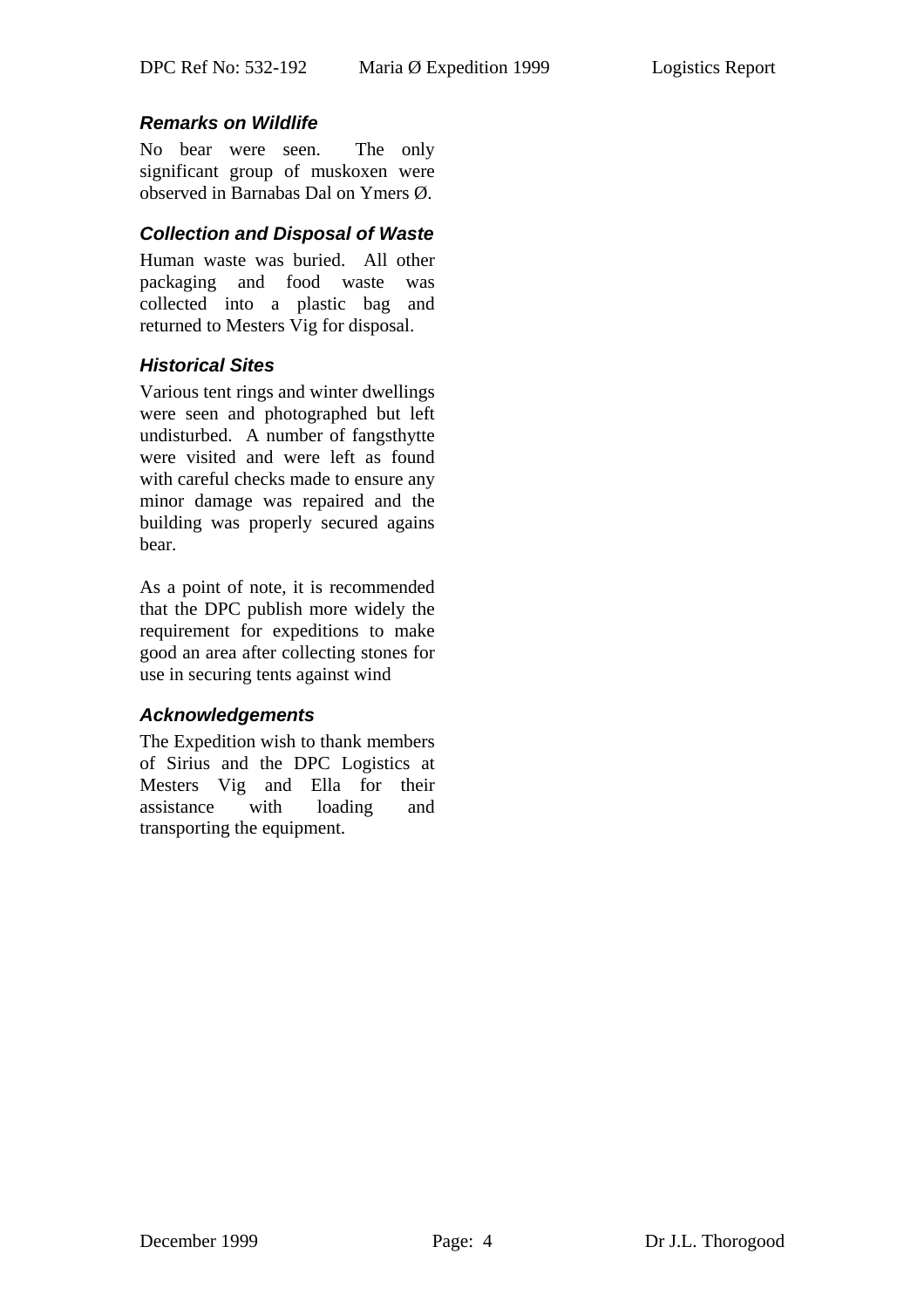#### *Appendix A - Daily Log*

#### **Date Location / Activity**

- 
- 24-Jul Party travelled from Norway / UK to Akeureyri via Keflavik & Reykjavik DPC charter. Overnight at Hotel Edda
- 25-Jul Party travelled from Akeureyri to Mesters Vig DPC charter. Prepared boats and transferred boat fuel to jerry cans
- 26-Jul Loaded equipment into Twin Otter, to Ella Ø. Moved equipment to beach. Inflated and loaded boat. Set sail, cached fuel at Maria Ø. Camped at Arentz Hytten
- 27-Jul Ascended hill NNW of Arentz Hytten, extensive, loose sandstone scree
- 28-Jul Ascended hill to NE of Arentz Hytten, extensive loose sandstone scree
- 29-Jul By boat to Stordalen hut and then to Conglomeratnæs (Namdalshytten)
- 30-Jul Ascended Juluts Dal, camped on SW ridge of Angelins Bjerg
- 31-Jul Ascent of Angelin's Bjerg. Reached summit ridge before turning back, very broken rock. Central snow gully on SW face next time.
- 01-Aug Return to Conglomeratnæs
- 02-Aug Ascended Rødebjerg. Reached SW summit distance and broken ground prompted retreat. NNW ridge for next attempt - following ascent of Angelin's Bjerg
- 03-Aug By boat to Maria Ø, collected fuel and thence to Kap Hedlund
- 04-Aug Rest day Kap Hedlund, visited Eli Knudsen's cairn. Saw rype plus brood
- 05-Aug By boat to head of Rhedin's Fjord, ascended snout of  $\varnothing$  Tvillings Gl
- 06-Aug By boat to head of Rhøss Fjord, stopped at Strømnæs. Kit plus food up Skræntdal
- 07-Aug Moved camp 2/3 up Skræntdal, collected food from dump
- 08-Aug Established that W side of valley (true L) unsafe to pass. Investigated routes out of valley to west. Relocated camp 3km down valley
- 09-Aug Ascended steep gully into Niklausdal. Walked up to ca 1340m
- 10-Aug Ascended steep cleft 2km SW of Niklausdal. Walked through the valley to the hillside overlooking the lake by Concordia Plads (72:37:30 N 27:35:00W).
- 11-Aug Descended Skræntdal, packed up boat and travelled to Strømnæs
- 12-Aug Camped at Strømnæs, walked locally. Low cloud, rain and snow above 800m. Strong NE wind
- 13-Aug Camped at Strømnæs, walked locally. Low cloud, rain and snow above 600m. Strong NE wind
- 14-Aug By boat from Strømnæs and to the head of Dickson Fjord. Build up of brash ice prevented access to the Hissinger Gl. Camped at foot of Langenthaler Gl.
- 15-Aug Ascended Langenthaler Gl to col. Views over Concordia Plads
- 16-Aug By boat to Lumskebugten
- 17-Aug By boat to Kirschdalen. Rough crossing of Kempes Fjord. Narhval Sund calm
- 18-Aug At Kirschdalen
- 19-Aug By boat from Kirschdalen. Problems with pack ice in Kong Oscar's Fjord. Reached Mesters Vig along the wide shore lead.
- 20-Aug Checked and packed equipment for storage. Washed boats and winterised engines. Packed personal equipment for return home.
- 21-Aug Fog in Mesters Vig. Return flight delayed until evening. Connected with last flight from Akeureyri. Overnight stay in Keflavik
- 22-Aug Group flew Keflavik to London and Stavanger as required